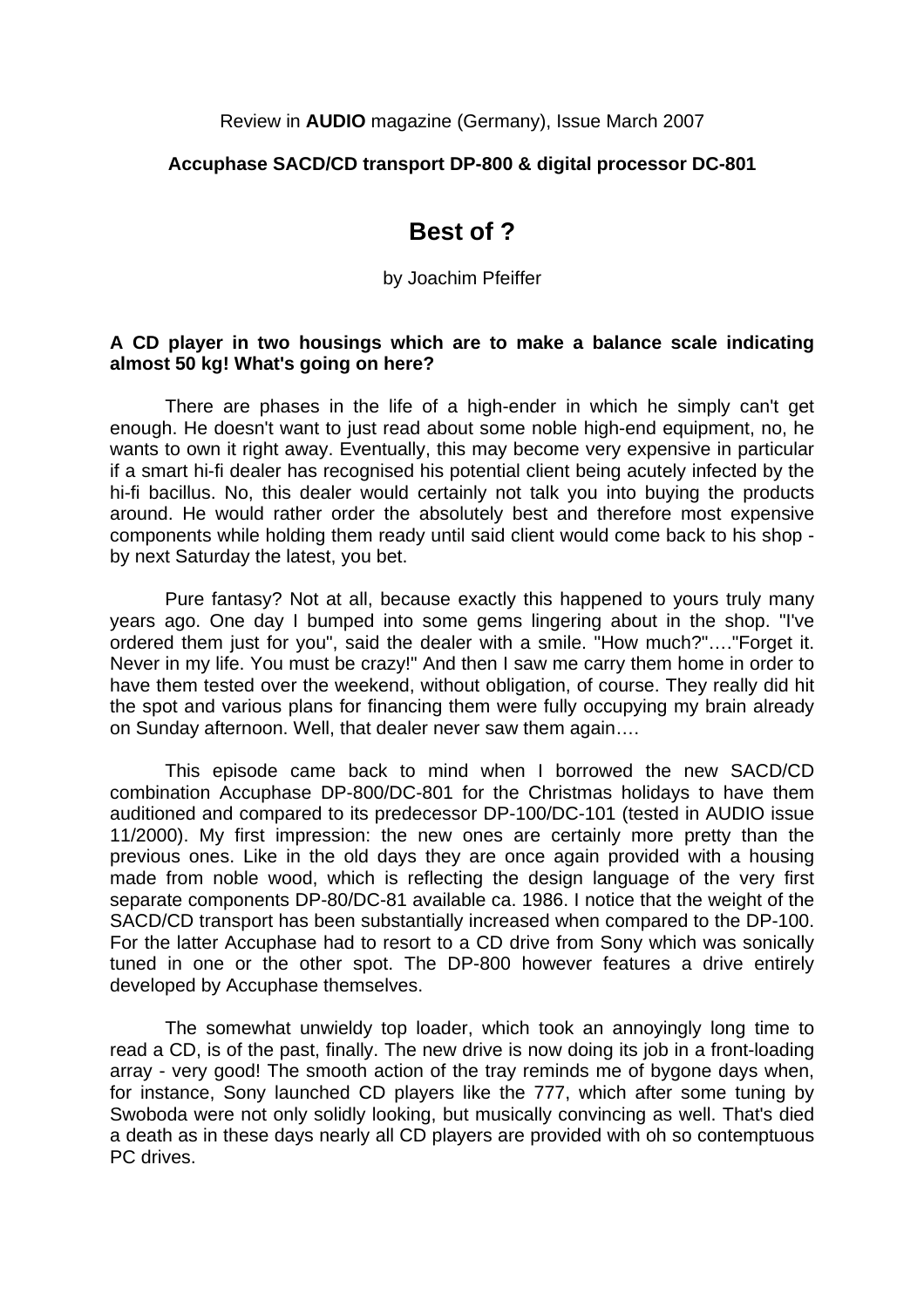According to Accuphase, they have been considering their own home-made drive for ten years, but, eventually, it had been developed only within the past three years. The making of the necessary tools alone has generated cost which are probably on par with those to be spent for the preparation of a one year's production, whereby the royalties Accuphase had to pay to a specially hired expert are not part of this calculation. They take it serious indeed but still would never waste a thought as to offering this heavy 8-kg component to other manufacturers also.

## **The converter: good, better, Accuphase.**

 A lot of things have been done inside the DC-801, which quite like its predecessor was made to play SACDs in stereo. Certainly not a mass market, but this niche is still alive nevertheless. We at AUDIO have great respect for the Japanese in view of the consequent realization of this highly demanding task. In order to transform the DSD signal generated by the SACD into melodious analogue signals, it is first routed through an upsampler which is lifting it from 2.8224 MHz/1 bit up to 5.6448 MHz/1 bit.

 Immediately thereafter, at a quite unusual stage that is, the processed signal is passing the digital volume control whereupon things are getting really complicated: the eight digital D/A converters per channel are headed by a tiny time delay in a way that the first one is receiving the signal without delay, the second a tad later, the third twice the tad later, the forth three tads later, and so on. Summing-up the signals after they've gone through each DAC yields a digital low pass filter which can principally be found in any other SACD player, yet never before realized with such a perfection. This highly elaborate signal processing is certainly not necessary for the rather goodnatured CD: its PCM data are neither subject to upsampling nor to a time delay but are directly handed over to the DACs.

 On December 23 the new Accuphase combination could already suckle at the mains sockets in my flat, and the first sonic impressions were indeed brought to me on Christmas Eve. Could it be that this machine has pushed open a new acoustic window? Could it be that it renders music more analogue in the best sense of the word as well as softer, rounder, with seemingly more relaxed voices and a timing that was more thrilling and, simply put, just right? At least, the new ensemble was putting the predecessors into the shade. No small wonder though, as the old masters saw the light of the audiophile day already seven years ago.

### **Christmas all year round**

 One CD after the other was to rotate in the DP-800. Then on Boxing Day towards 4 p.m. there was one thing quite clear for me: had I once again borrowed this combination from a dealer, he would have never seen it again. The most stunning thing is the extraordinary pleasure you get when listening to audiophile CDs and SACDs. And then it's absolutely fascinating to feed the transport with rather questionable sound carriers, like for example my considerable collection of "Hi-Fi Vision" oldie-CDs which had been produced up to the early nineties. Next to some really good copies Harald Kuppek, once responsible for the mastering, evidently had to resort to some cassettes or perhaps worn vinyl for the CD mastering, too.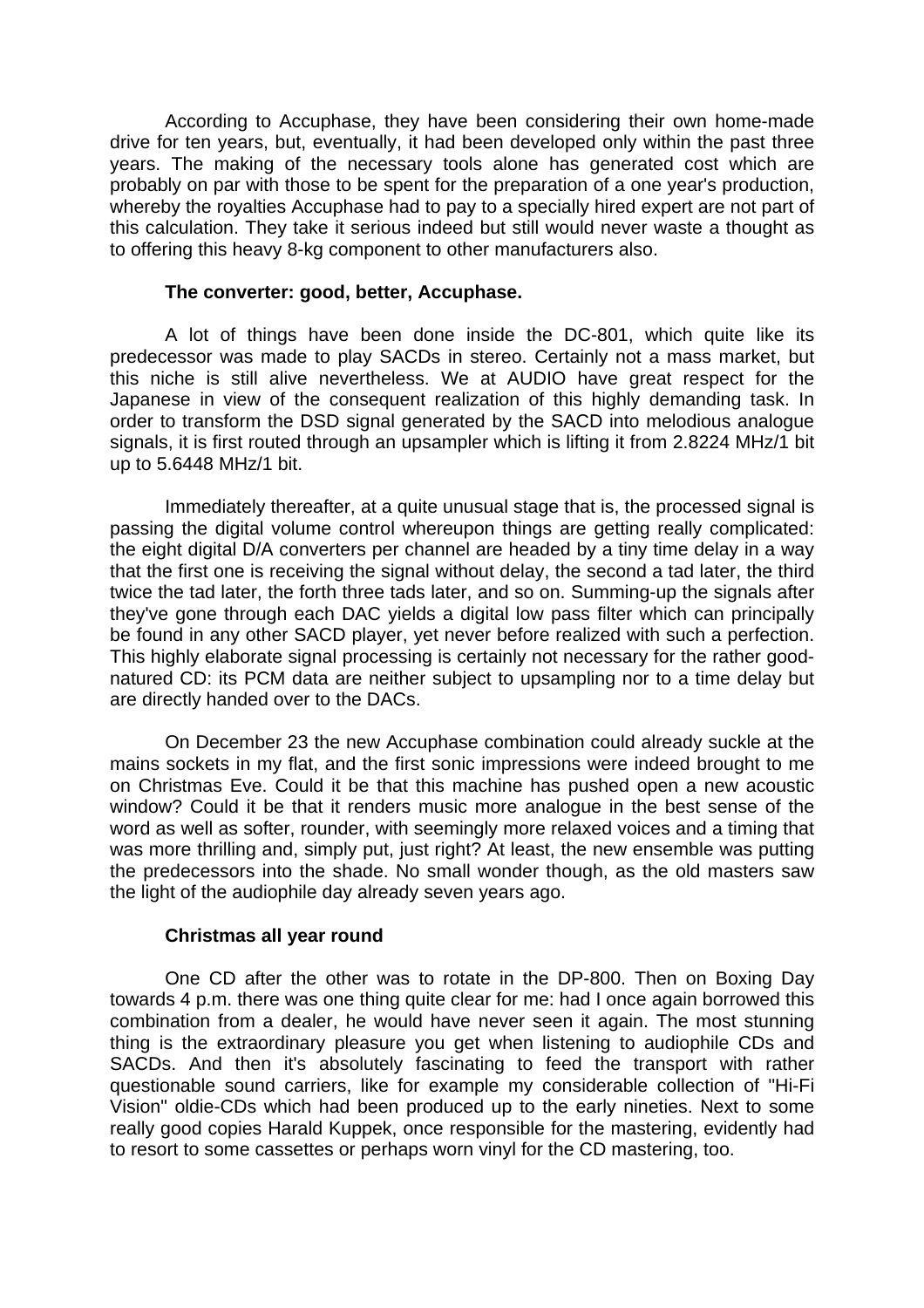This is so exciting because you are actually anticipating all this but it doesn't bother you at all. Via the Accuphase duo it's so easy to recognise the adversities and simply fade them out. What remains is pure music. The rendered openness will remind you of the very best analogue turntables but it is not paid with a (slight) subduing towards the higher frequencies (like in the Wadia, for example). These components should be first choice for any wealthy hi-fi aficionado searching for the ultimate in digital music reproduction - that's what I thought to myself and therefore proceeded to take them back to our publishing house….

 A couple of weeks later I met DP-800 and DC-801 again warming up in the AUDIO listening room whilst waiting for the currently reigning champions TEAC Esoteric P 03/D 03. It's good custom with us that if any component is to claim the No. 1 position in our ranking, everyone from the team has to follow the call to the listening test. In order to prevent that personal preferences may perhaps falsify the results, the blind test is also part of the procedure. And that's how it was carried out: Lothar Brandt and Joachim Pfeiffer were sitting spellbound in front of the challengers and defending champions. Having been started simultaneously, each transport played a sample of AUDIO's Super-Tutorial CD-5 (issue 01/07, with Bose). We were listening to the track "Au Large Du Gueveur" by Louis Capart and the Duo Balance, rendered via the two competing DACs and Accuphase's preamplifier C-2810 which was driving the mono amplifiers Marantz MA-9 S2. The unerring JBL Array 1000 (see AUDIO 11/06) was serving us as monitor speakers.

## **The verdict by blind test**

 Bernhard Rietschel joined us and was all ears. My colleague could very well remember how the TEAC combination was head and shoulders above the integrated player Accuphase DP-78 and eventually managed to push it from the throne in October 2006. Now, is the same fate going to hit the new family members also? Well, it seemed so in the very beginning because one of the combinations was really taking off whereas the other one grew pale in all aspects. If two "dream teams" are competing with each other and one of them sounds just a tad better, then objectively small differences may well be blown up to subjectively big differences. In our case one combination allowed a bright and very clear view onto the performers whereby the rendition of the other one was perceived like through a veil. Even more obvious was a sonorous male voice as well as some softer female singing being rendered by candidate A nearly lifelike while with candidate B it rather sounded like a mere transfer of this. By comparison the sounds were like original and forgery (Ok, a bit exaggerating here). Another clue was given when listening to lower registers: Candidate A developed rhythm and springy movements while B remained more static and marking time, so to speak…..

 It's all quite relative, isn't it? Well, all you need to do is to have candidate B competing with the lesser sophisticated model C. What you get is a similar description of the sonic virtues as above, although this time in favour of candidate B. This is in fact what happened when TEAC's transport & DAC combination gave the DP-78 a run for its money. "Quite as clear as last year" is the remark of colleague Rietschel. A is beating B, only that this time it was the Japanese model pupil to take revenge, namely because there was the Accuphase DP-800/DC-801 duo hidden behind position A. TEAC will now have to clear the top ranking place they've conquered not so long ago. Well, that's what was going on here.